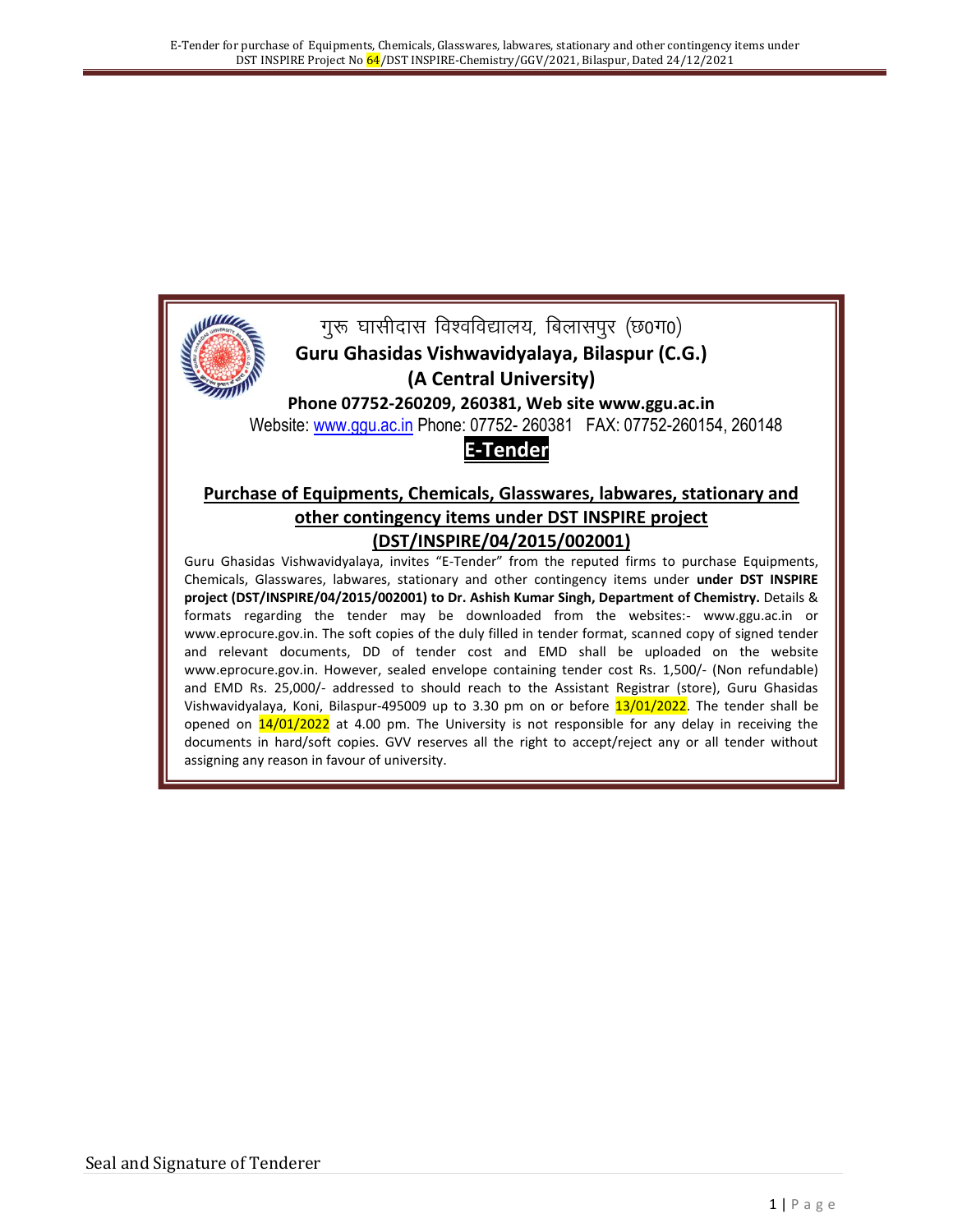# **Guru Ghasidas Vishwavidyalaya, (A central University)**

**Koni, Bilaspur, 495009 (C.G.) India**

**Website: www.ggu.ac.in Phone: 07752-, 260381, 9433378801 FAX: 07752-260154, 260148**

Ref. No. 64/DST INSPIRE-Chemistry/GGV/2021 Bilaspur, Dated 24/12/2021

# **E-Tender**

#### **Purchase of Equipments, Chemicals, Glasswares, Labwares, stationary and other contingency items under DST INSPIRE project (DST/INSPIRE/04/2015/002001).**

Guru Ghasidas Vishwavidyalaya, Bilaspur (A Central University) invites E-tender/Expression of Interest cum tender from reputed firms to supply following items **under DST INSPIRE project (DST/INSPIRE/04/2015/002001) to Dr. Ashish Kumar Singh, Department of Chemistry, GGV**, for supply, installation & commissioning:

# **List of Items with desired Specifications**

| S.N.           | <b>Item (Chemicals)</b>                           | <b>Make</b>        | <b>Pack Size</b> | Units          |
|----------------|---------------------------------------------------|--------------------|------------------|----------------|
| $\mathbf{1}$   | Potessium hydroxide pellets                       | HiMedia/Equivalent | 500g             | $\overline{2}$ |
| $\overline{2}$ | Di-Ammonium hydrogen orthophosphate               | HiMedia/Equivalent | 500 <sub>g</sub> |                |
| 3              | Polyvinylpyrrolidone                              | HiMedia/Equivalent | 500g             | $\overline{2}$ |
| 4              | Sulphuric Acid AR                                 | HiMedia/Equivalent | 500ml            | $\overline{2}$ |
| 5              | Urea AR                                           | HiMedia/Equivalent | 500 <sub>g</sub> |                |
| 6              | Zinc Acetate AR                                   | HiMedia/Equivalent | 500 <sub>g</sub> | 1              |
| 7              | <b>Ammonium Acetate</b>                           | HiMedia/Equivalent | 500 <sub>g</sub> |                |
| 8              | Sodium carbonate anhydrous                        | HiMedia/Equivalent | 500 <sub>g</sub> | $\mathbf{1}$   |
| 9              | Oxalic Acid AR                                    | HiMedia/Equivalent | 500 <sub>g</sub> | 1              |
| 10             | Sodium hydroxide pellets                          | HiMedia/Equivalent | 500 <sub>g</sub> | $\mathbf{1}$   |
| 11             | Potassium Dichromate AR                           | HiMedia/Equivalent | 500 <sub>g</sub> | 4              |
| 12             | Methanol AR                                       | HiMedia/Equivalent | 2.5L             | 4              |
| 13             | Triethylamine                                     | HiMedia/Equivalent | 500ml            | 1              |
| 14             | <b>Aluminium Nitrate</b>                          | HiMedia/Equivalent | 500 <sub>g</sub> | $\mathbf{1}$   |
| 15             | <b>Cobalt Nitrate</b>                             | Sigma/Equivalent   | 100 <sub>g</sub> | $\mathbf{1}$   |
| 16             | <b>Nickel Nitrate</b>                             | Sigma/Equivalent   | 500 <sub>g</sub> | 1              |
| 17             | Magnessium Nitrate Hexahydrate                    | HiMedia/Equivalent | 500 <sub>g</sub> | 1              |
| 18             | Formic Acid 98-100% AR<br>(Stabilised With Water) | SD Fine/Equivalent | 500ml            | 4              |

#### **1. List of Chemicals**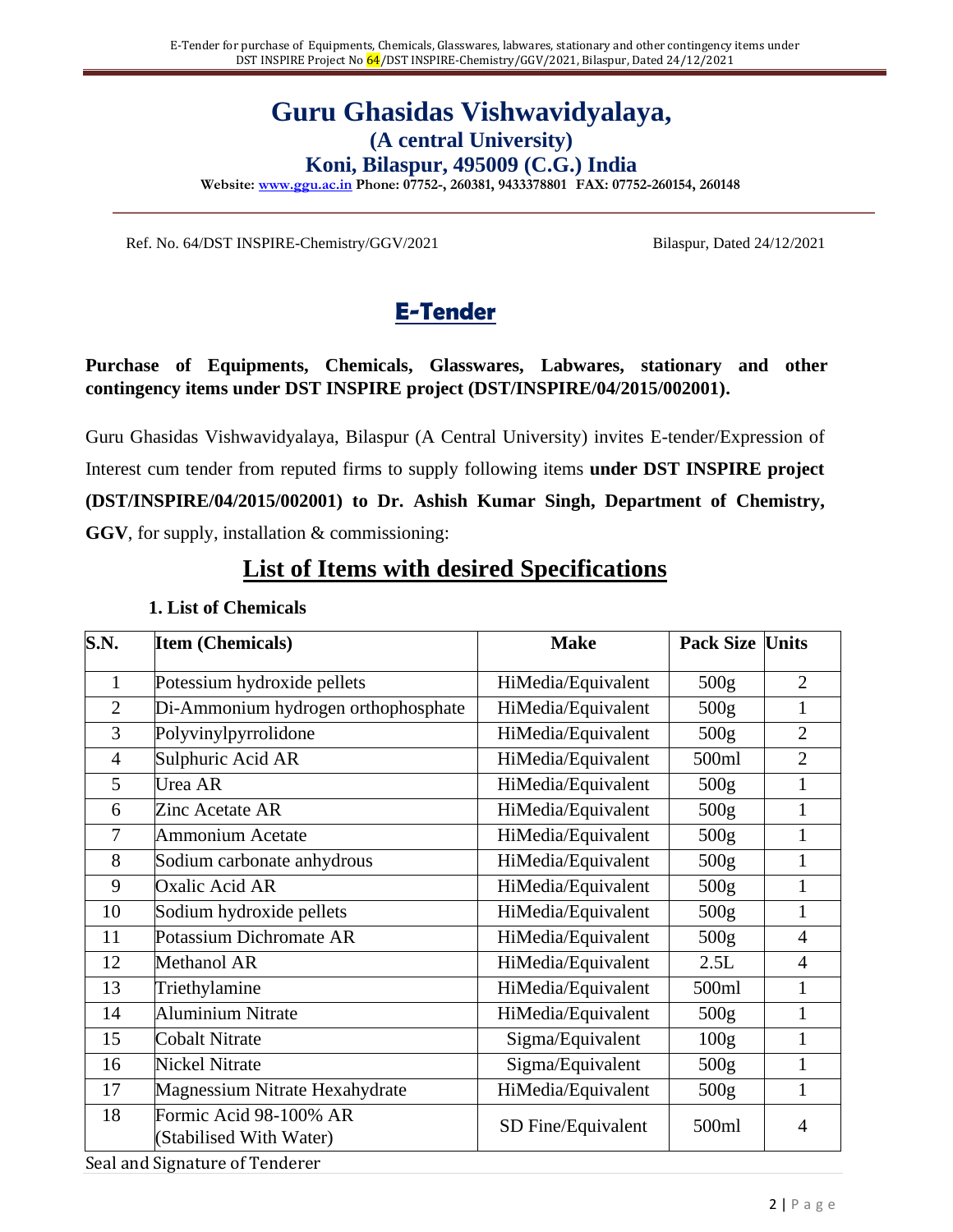| 19 | Zirconium Oxychloride Octahydrate LR                      | SD Fine / Equivalent | 100 <sub>g</sub> | $\mathbf{1}$   |
|----|-----------------------------------------------------------|----------------------|------------------|----------------|
| 20 | Tetrahydrofuran spe Dried                                 | SD Fine / Equivalent | 500ml            | $\overline{2}$ |
| 21 | Ammonium molybdate                                        | HiMedia/Equivalent   | 100g             | $\overline{2}$ |
| 22 | Triphenylphosphine                                        | HiMedia/Equivalent   | 500 <sub>g</sub> | $\overline{2}$ |
| 23 | Cyclohexane AR                                            | HiMedia/Equivalent   | 500ml            | $\mathbf{1}$   |
| 24 | Propen-1,2-Diol AR                                        | HiMedia/Equivalent   | 500ml            | $\mathbf{1}$   |
| 25 | Copper nitrate                                            | SD Fine / Equivalent | 500g             | $\mathbf{1}$   |
| 26 | Copper chloride                                           | SD Fine / Equivalent | 500g             | $\mathbf{1}$   |
| 27 | Copper acetate hydrate                                    | SD Fine / Equivalent | 500g             | $\mathbf{1}$   |
| 28 | Citric acid                                               | HiMedia/Equivalent   | 500g             | $\overline{2}$ |
| 29 | Glycine                                                   | HiMedia/Equivalent   | 500 <sub>g</sub> | $\overline{2}$ |
| 30 | Perfluorinated resin solution containing<br>Nafion™ 1100W | Sigma/Equivalent     | 25mg             | 1              |
| 31 | Calcium chloride (Anhydrous)                              | HiMedia/Equivalent   | 500 <sub>g</sub> | $\overline{2}$ |
| 32 | Sodium Sulphate                                           | HiMedia/Equivalent   | 500g             | $\mathbf{1}$   |
| 33 | Thiourea                                                  | HiMedia/Equivalent   | 500g             | $\mathbf{1}$   |
| 34 | Sodium sulphide flakes                                    | HiMedia/Equivalent   | 500 <sub>g</sub> | $\mathbf{1}$   |
| 35 | Sucrose                                                   | HiMedia/Equivalent   | 1Kg              | $\mathbf{1}$   |
| 36 | Tungstic acid                                             | Merck/Equivalent     | 500 <sub>g</sub> | $\mathbf{1}$   |
| 37 | Potassium hydroxide                                       | HiMedia/Equivalent   | 500 <sub>g</sub> | $\mathbf{1}$   |
| 38 | Oleic Acid                                                | SD Fine/Equivalent   | 500ml            | $\mathbf{1}$   |
| 39 | Zinc nitrate                                              | HiMedia/Equivalent   | 500 <sub>g</sub> | $\mathbf{1}$   |
| 40 | Zinc chloride                                             | HiMedia/Equivalent   | 500 <sub>g</sub> | $\mathbf{1}$   |
| 41 | <b>Aluminium Nitrate</b>                                  | HiMedia/Equivalent   | 500 <sub>g</sub> | 1              |
| 42 | Acetyl acetone                                            | HiMedia/Equivalent   | 100ml            | $\mathbf{1}$   |
| 43 | Hydrofluoric acid                                         | HiMedia/Equivalent   | 500ml            | $\mathbf{1}$   |
| 44 | Diethylether                                              | HiMedia/Equivalent   | 500ml            | $\mathbf{1}$   |
| 45 | Sodium borohydride (Merck)                                | HiMedia/Equivalent   | 100 <sub>g</sub> | $\overline{2}$ |
| 46 | Trisodium citrate                                         | HiMedia/Equivalent   | 100 <sub>g</sub> | $\mathbf{1}$   |
| 47 | Ammonium hydroxide                                        | SD Fine/Equivalent   | 500ml            | $\mathbf{1}$   |
| 48 | Hydrochloric Acid                                         | SD Fine/Equivalent   | 500ml            | $\overline{2}$ |
| 49 | Phosphotungstic Acid                                      | SD Fine/Equivalent   | 100 <sub>g</sub> | $\mathbf{1}$   |
| 50 | Aniline                                                   | SD Fine/Equivalent   | 500ml            | $\mathbf{1}$   |
| 51 | <b>Ammonium Persulphate</b>                               | SD Fine/Equivalent   | 500g             | $\mathbf{1}$   |
| 52 | Iron (III) Nitrate nonahydrate                            | HiMedia/Equivalent   | 500 <sub>g</sub> | $\mathbf{1}$   |
| 53 | Phosphorous red                                           | Qualigens            | 200g             | $\mathbf{1}$   |
| 54 | Hydroxylamine hydrochloride                               | HiMedia/Equivalent   | 500 <sub>g</sub> | 1              |
| 55 | Sodium tungestate                                         | HiMedia/Equivalent   | 100 <sub>g</sub> | $\mathbf{1}$   |
| 56 | Ethanol labogen                                           | generic              | 500ml            | 6              |
| 57 | 2-methylimidazole                                         | Sigma/Equivalent     | 100g             | $\overline{2}$ |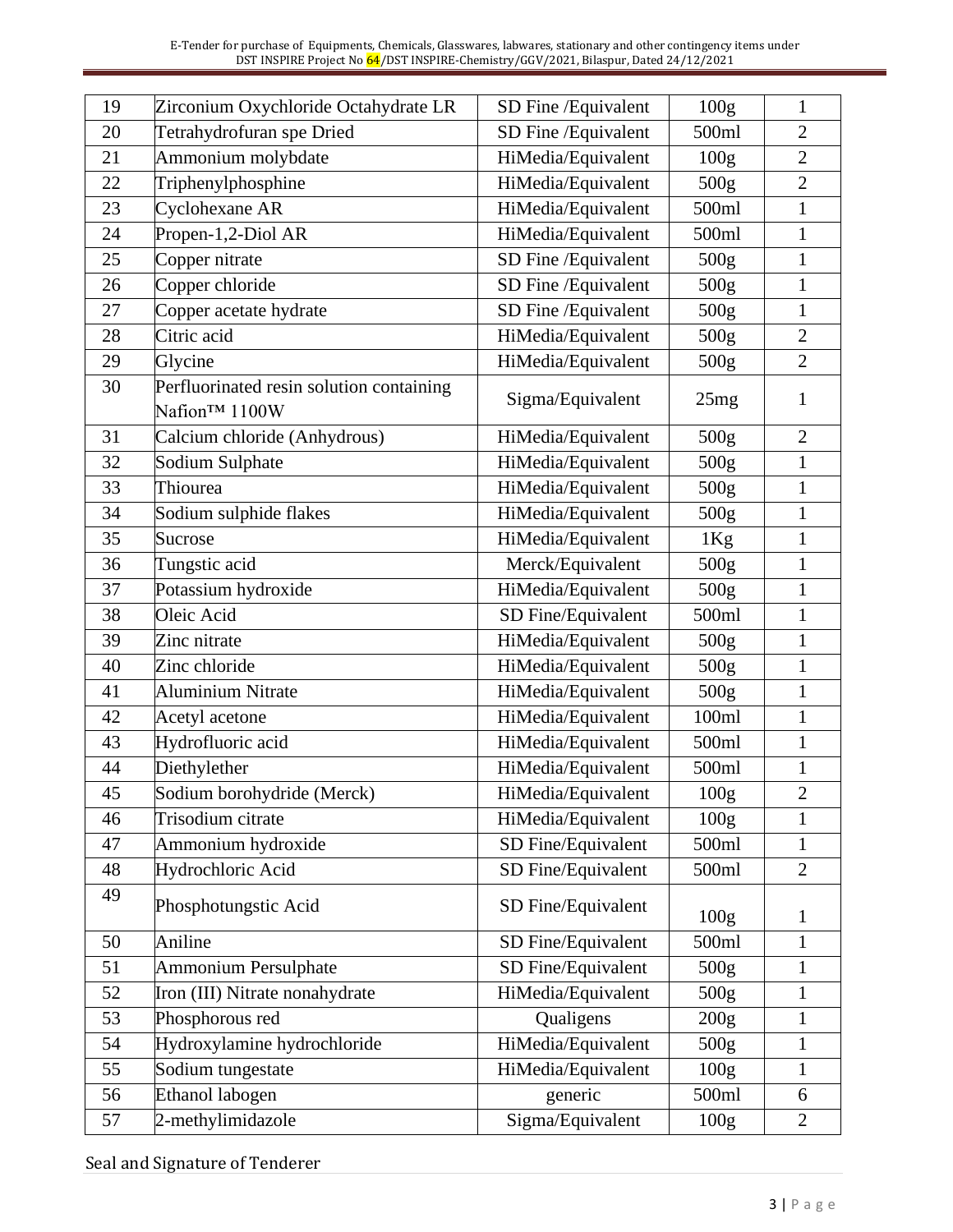| 58 | Terephthalic acid                       | HiMedia/Equivalent | 100 <sub>g</sub> | $\overline{2}$ |
|----|-----------------------------------------|--------------------|------------------|----------------|
| 59 | Cadmium chloride                        | HiMedia/Equivalent | 500 <sub>g</sub> | $\mathbf{1}$   |
| 60 | Cadmium nitrate                         | HiMedia/Equivalent | 500 <sub>g</sub> | $\mathbf{1}$   |
| 61 | Thiobenzoic acid                        | Sigma/Equivalent   | 100g             | $\mathbf{1}$   |
| 62 | Nitric Acid                             | SD Fine/Equivalent | 500ml            | $\overline{4}$ |
| 63 | $\alpha$ -Terpinene                     | Sigma/Equivalent   | 500ml            | 1              |
| 64 | Potassium nitrate                       | SD Fine/Equivalent | 500 <sub>g</sub> | $\mathbf{1}$   |
| 65 | Pyridine-2-carboxaldehyde               | TCI/Equivalent     | 25g              | $\mathbf{1}$   |
| 66 | Pyridine-3-carboxaldehyde               | TCI/Equivalent     | 25g              | $\mathbf{1}$   |
| 67 | Pyridine-4-carboxaldehyde               | Sigma/Equivalent   | 25g              | $\mathbf{1}$   |
| 68 | Acetic Acid Glacial Extra Pure Meets IP | HiMedia/Equivalent | 500ml            | $\overline{2}$ |
| 69 | Sodium (Metal) In Liquid Paraffin       | SD Fine/Equivalent | 250ml            | $\mathbf{1}$   |
| 70 | Potassium permanganate                  | HiMedia/Equivalent | 500 <sub>g</sub> | $\mathbf{1}$   |
| 71 | Graphite Powder Pract (100 Micron)      | SD Fine/Equivalent | 500g             | $\mathbf{1}$   |
| 72 | Orthophosphoric Acid Abt. 85%           | SD Fine/Equivalent | 500ml            | $\mathbf{1}$   |
| 73 | Pyrrole                                 | TCI/Equivalent     | 100ml            | $\mathbf{1}$   |
| 74 | 2-Hydroxypropiophenone                  | TCI/Equivalent     | 25g              | $\mathbf{1}$   |
| 75 | 2-Acetylthiophene                       | TCI/Equivalent     | 25g              | $\mathbf{1}$   |
| 76 | 2-Benzoyl pyridine                      | TCI/Equivalent     | 25g              | $\mathbf{1}$   |
| 77 | o-Hydroxyacetophenone                   | TCI/Equivalent     | 100 <sub>g</sub> | $\mathbf{1}$   |
| 78 | 2-thiophene carboxylic acid hydrazide   | Sigma/Equivalent   | 5g               | $\mathbf{1}$   |
| 79 | Barium nitrate                          | HiMedia/Equivalent | 500g             | $\mathbf{1}$   |
| 80 | Strontium carbonate                     | HiMedia/Equivalent | 500 <sub>g</sub> | $\mathbf{1}$   |
| 81 | Hydrogen Peroxide Soln. 30% W/V         |                    |                  |                |
|    | Ur"Universal Reagent" Passes Pure &     | SD Fine/Equivalent | 500ml            | 1              |
|    | Ar(100 Volumes                          |                    |                  |                |
| 82 | <b>Acetonitrile AR Grade</b>            | SD Fine/Equivalent | 500ml            | $\overline{4}$ |
| 83 | Dichloromethane AR Grade                | SD Fine/Equivalent | 500ml            | 4              |
| 84 | Dimethylsulphoxide AR Grade             | SD Fine/Equivalent | 500ml            | $\overline{4}$ |
| 85 | Diethyl etherAR Grade                   | SD Fine/Equivalent | 500ml            | $\overline{4}$ |
| 86 | <b>Benzene AR Grade</b>                 | SD Fine/Equivalent | 500ml            | $\overline{4}$ |
| 87 | Toluene AR Grade                        | SD Fine/Equivalent | 500ml            | $\overline{4}$ |
| 88 | Acetone LR grade                        | SD Fine/Equivalent | 2.5Ltr           | $\overline{4}$ |
| 89 | Vacuum grease LR                        | SD Fine/Equivalent | Pkt              | $\mathbf{1}$   |
| 90 | Sodium Thiocyanate LR                   | HiMedia/Equivalent | 100 <sub>g</sub> | 1              |
| 91 | Hydrazine Hydrate                       | SD Fine/Equivalent | 500ml            | $\overline{2}$ |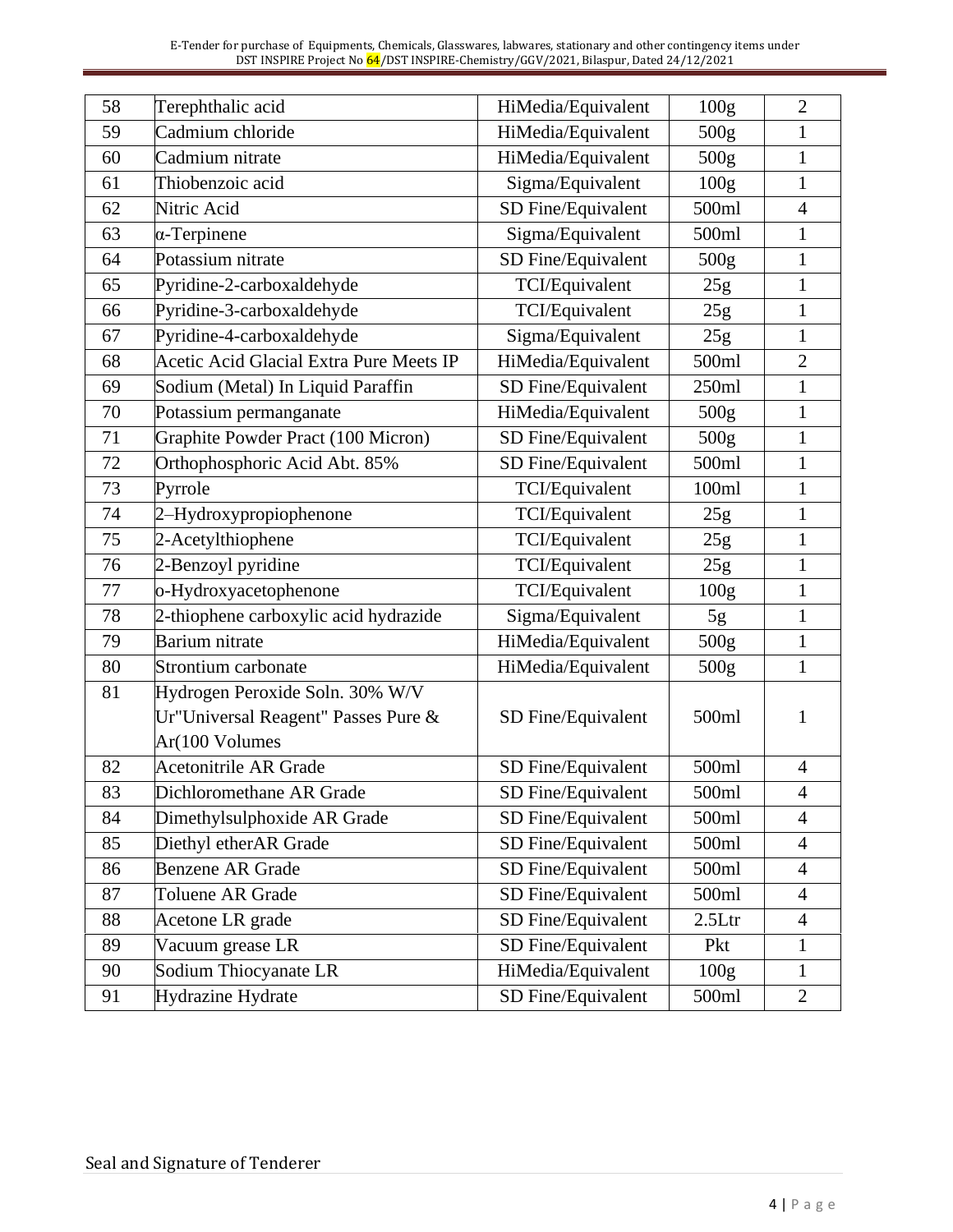## **2. List of Glassware/Labware**

| S.N.<br><b>Item (Chemicals)</b> |                                        | <b>Make</b>              | Pack        | <b>Units</b>   |
|---------------------------------|----------------------------------------|--------------------------|-------------|----------------|
|                                 |                                        |                          | <b>Size</b> |                |
| $\mathbf{1}$                    | Round bottom flask (1L)                | Borosil/Equivalent       | 1Ltr        | 6              |
| $\overline{2}$                  | Round Bottom flask (500 ml)            | Borosil/Equivalent       | 500ml       | 6              |
| 3                               | Round Bottom flask (250 ml)            | Borosil/Equivalent       | 250ml       | 6              |
| $\overline{4}$                  | Round Bottom flask (100 ml)            | Borosil/Equivalent       | 250ml       | 6              |
| 5                               | Round Bottom flask (50 ml)             | Borosil/Equivalent       | 50ml        | 6              |
| 6                               | Beaker (3L)                            | Borosil/Equivalent       | Each        | 6              |
| $\tau$                          | Beaker (500ml)                         | Borosil/Equivalent       | Each        | 6              |
| 8                               | Beaker (250ml)                         | Borosil/Equivalent       | Each        | 6              |
| 9                               | Beaker (100ml)                         | Borosil/Equivalent       | Each        | 6              |
| 10                              | Centrifuge Tube(50 ml)                 | Tarzon/Equivalent        | <b>Box</b>  | $\mathbf{1}$   |
| 11                              | Centrifuge Tube(15 ml)                 | Tarzon/Equivalent        | <b>Box</b>  | $\mathbf{1}$   |
| 12                              | Eppendorf Tubes (3ml)                  | Tarzon/Equivalent        | <b>Box</b>  | $\mathbf{1}$   |
| 13                              | Eppendorf Tubes (1.5 ml)               | Tarzon/Equivalent        | Box         | $\mathbf{1}$   |
| 14                              | Sintered Crucible (G3 and G4 pore size | Tarzon/Equivalent        | Each        | $\overline{2}$ |
| 15                              | Filter paper                           | Tarzon/Equivalent        | Pkt         | $\overline{4}$ |
| 16                              | Nitrile Gloves Purple                  | KC 500/Equivalent        | $1$ box     | $\mathbf{1}$   |
| 17                              | Ph indicator Paper                     | Qualigens<br>/Equivalent | $1$ box     | $\mathbf{1}$   |
| 18                              | Spechula 6" stainless steel            | <b>SS</b>                | Each        | 6              |
| 19                              | Spechula 8" stainless steel            | <b>SS</b>                | Each        | 6              |
| 20                              | Parafilm                               | Tarzon/Equivalent        | Roll        | $\mathbf{1}$   |

## **3. List of Equipments**

| S.N.           | <b>Item (Chemicals)</b>                                           | <b>Make</b>        | <b>Units</b>                |
|----------------|-------------------------------------------------------------------|--------------------|-----------------------------|
| Ι.             | Heating mentle (1L)                                               | Unitech/Equivalent | 2                           |
| $\overline{2}$ | Heating mental (500 ml)                                           | Unitech/Equivalent | $\mathcal{D}_{\mathcal{L}}$ |
| 3              | Mini Rotatary Shaker (Speed range (50-400rpm),<br>Remi/Equivalent |                    |                             |
|                | platform size $(12x12$ inches), Flasks Capacity $(5x500)$         |                    |                             |
|                | $ m $ , Digital Speed Indicator = digital, Digital Count          |                    |                             |
|                | down Timer, Shaking Orbit = $10 \text{ mm}$ )                     |                    |                             |
| $\overline{4}$ | Mechanical Stirrer (Digital Speed indicator & speed               | Remi/Equivalent    |                             |
|                | regulator, Impeller: Axial Turbine, Motor: PMDC,                  |                    |                             |
|                | Stirring Shaft & propeller in SS 316.), Shaft Length:             |                    |                             |
|                | 250 mm, Stirring Capacity, 10 L                                   |                    |                             |
| 5              | NItrogen Gas Cylinder with 2 phase regulater                      |                    |                             |
| 6              | UV-Chamber                                                        | Unitech/Equivalent |                             |
| 7              | Refrigerator (200-240Ltr, 3 <sup>*</sup> or higher, Double door   | Samsung/Equivalent |                             |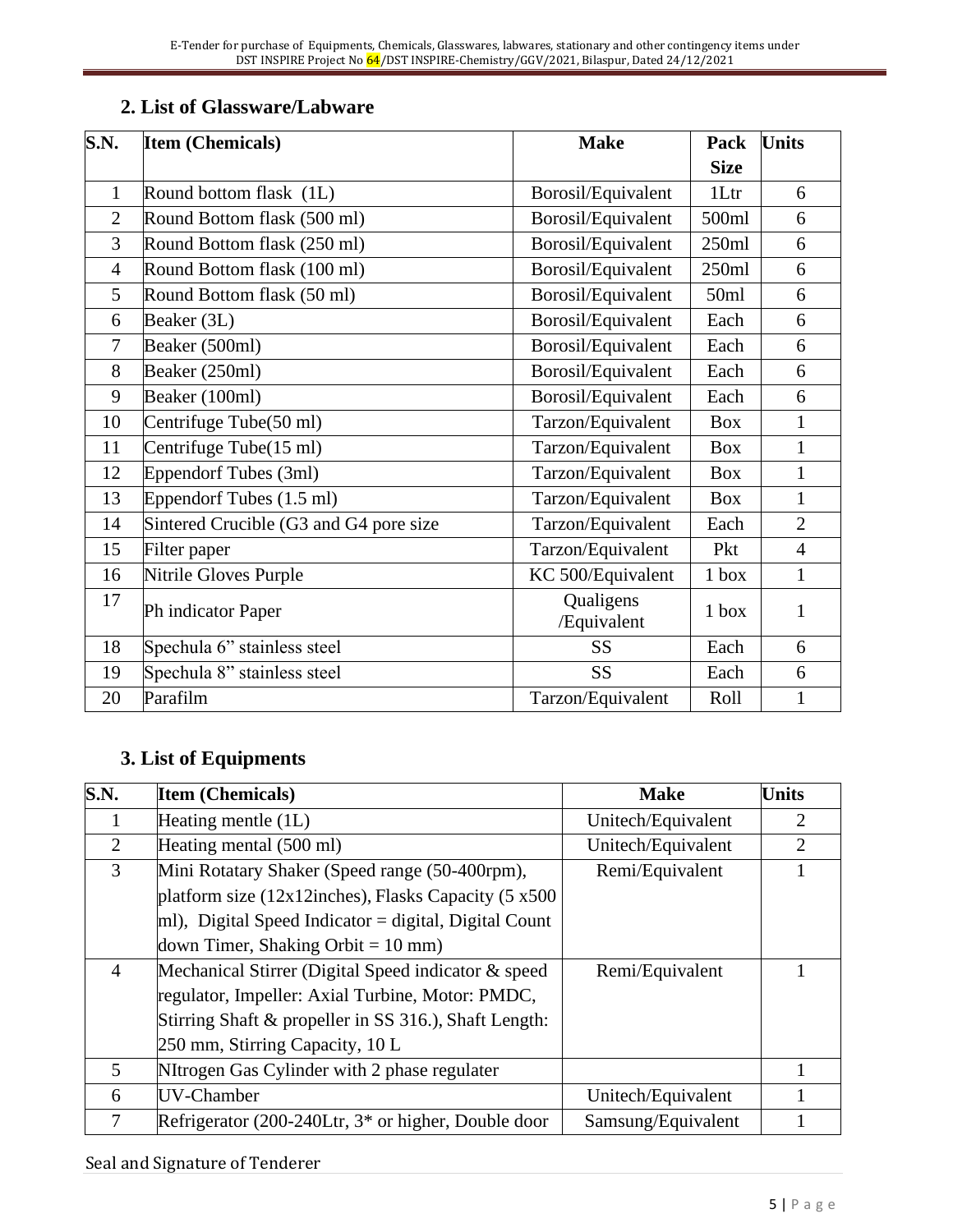|  | or more)                      |                    |  |
|--|-------------------------------|--------------------|--|
|  | Plant for Deionized water lab | Borosil/Equivalent |  |
|  | Laboratory Exhaust Fume Hoods | Unitech/Equivalent |  |

# **4. List of Contingency items**

| S.N.           | <b>Item (Chemicals)</b>                               | <b>Make</b>          | <b>Units</b>      |
|----------------|-------------------------------------------------------|----------------------|-------------------|
| $\mathbf{1}$   | Table Top for office (Fiber) (Clear Acrylic Table Top |                      |                   |
|                | Elevator Writing Table Desk (Standard Size 21x15      | Rasper/Equivalent    | 1                 |
|                | Inches) 8MM)                                          |                      |                   |
| $\overline{2}$ | <b>Table Glass</b>                                    |                      | $\mathbf{1}$      |
| 3              | Printing Paper (10 rim of 500 pages each in one box)  | JK copier/Equivalent | $2$ box           |
| $\overline{4}$ | Paper pin (U Pin) (Silver Tone Metal U Shape Paper    |                      | $\overline{2}$    |
|                | Pin $(Size:28)$                                       | NSSP/Equivalent      |                   |
| 5              | Binder clip different sizes                           | NSSP/Equivalent      | 6                 |
| 6              | Glue                                                  | Fevicol              | $\overline{2}$    |
| $\overline{7}$ | Notebook                                              | Any good quality     | 20                |
| 8              | Tissue paper                                          | Beco/Equivalent      | 40                |
| 9              | Butter paper                                          | IMPRINT/Equivalen    | 20                |
| 10             | Fevistick (medium size)                               | Fevicol              | 10                |
| 11             | Register                                              | Any good quality     | $\overline{4}$    |
| 12             | Sticky notes (Small size)                             | Any good quality     | $\overline{2}$    |
| 13             | Pen                                                   | Any good quality     | 12                |
| 14             | Pencil                                                | Any good quality     | 12                |
| 15             | Sharpner                                              | Any good quality     | $\overline{2}$    |
| 16             | Erazer                                                | Highquality          | $\overline{4}$    |
| 17             | Mobile projector                                      | Samsung/Equivalent   | $\mathbf{1}$      |
| 18             | White board $(3'x4')$                                 | Highquality          | $\mathbf{1}$      |
| 19             | Markers (Different colour 3 each)                     | Highquality          | 12                |
| 20             | Permanent markers                                     | Highquality          | 10                |
| 21             | Chalk                                                 | Highquality          | 10 <sub>box</sub> |
| 22             | Magnetic Duster (for white board)                     | Highquality          | $\overline{2}$    |
| 23             | Stepler (Big and Small)                               | Highquality          | $\overline{4}$    |
| 24             | Stepler pin (For both sizes)                          | Highquality          | 10 <sub>box</sub> |
| 25             | Extension board (4 socket, 16 A, 20 meter wire)       | Anchor/Equivalent    | $\overline{2}$    |
| 26             | Towel (Large Size)                                    | Highquality          | $\overline{2}$    |
| 27             | Cloths for desk cleaning                              | Highquality          | 12                |
| 28             | Aluminium foil                                        | Highquality          | $\overline{4}$    |
| 29             | Colin for computer cleaning                           | Highquality          | $\mathbf 1$       |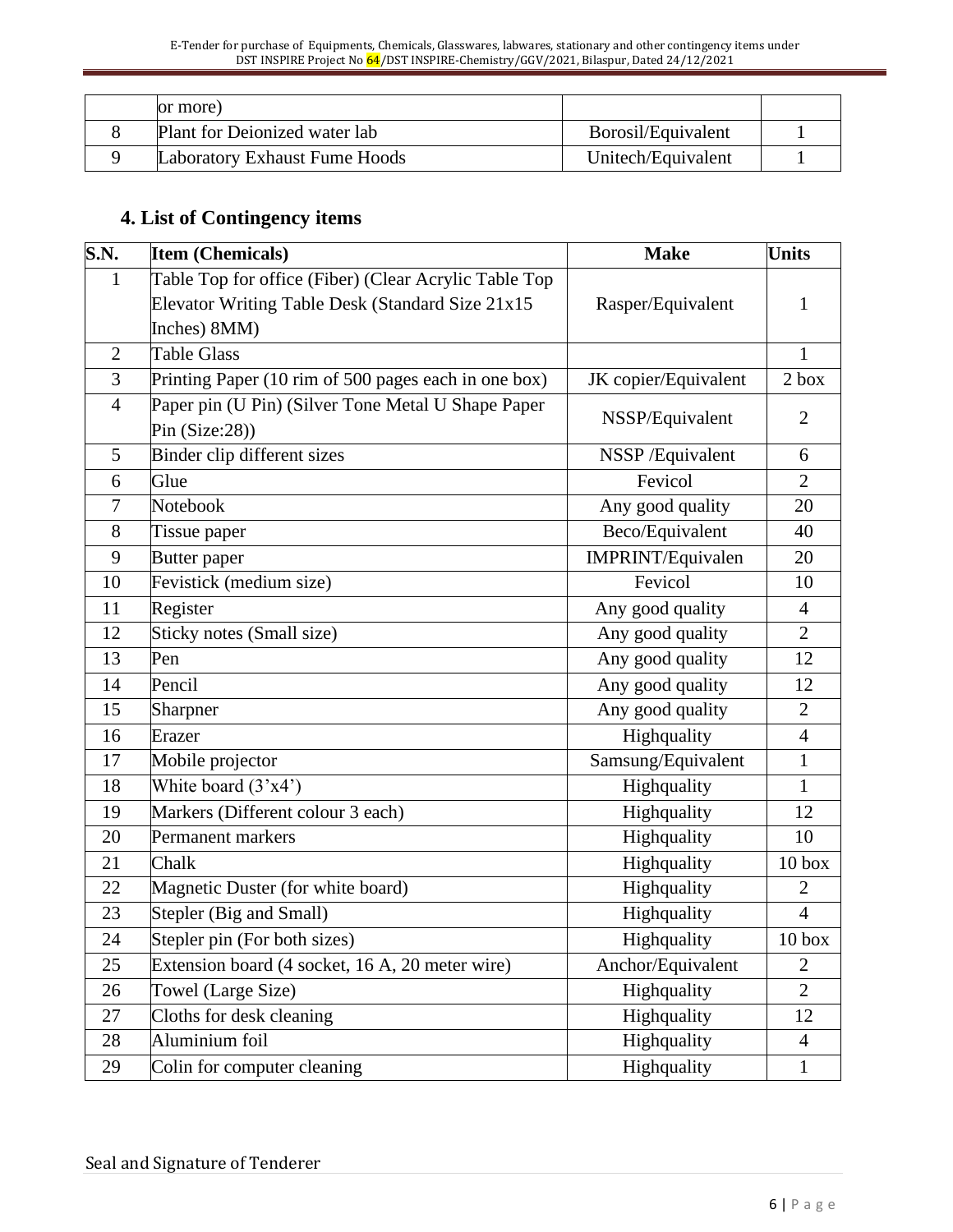#### **1. Submission and Opening of Tenders:-**

#### **Important**:

1.1 The tender document can be downloaded from the websites www.ggu.ac.in or www.eprocure.gov.in. "Corrigendum, if any, would appear only on the above web sites and not be published anywhere else".

1.2 Tender must be duly signed by an authorized signatory, of the tendering firm.

#### **1.3 Mode of Submission of Tenders: Online (soft copy)**

- i. The tender document consisting of Specification of instruments and the set of terms and conditions for the supply of instruments to be complied with and other necessary documents can be seen and downloaded from websites www.ggu.ac.in or [www.eprocure.gov.in](http://www.eprocure.gov.in/)
- ii. Tenderer must be registered on the website www.eprocure.gov.in for uploading the soft copy of the tender.
- iii. The intending tenderer(s) must read the terms and conditions of this tender carefully. Only the tender if eligible and in possession of all the documents required should submit the tender.
- iv. The intending tenderer(s) must have valid digital signature to submit the tender. Tenderer should upload documents in the form of PDF format or the format available on the website [www.eprocure.gov.in](http://www.eprocure.gov.in/)
- v. Tenderer must upload on the E-Tendering website **www.eprocure.gov.in** the scanned copy of demand draft for Tender Cost Rs. 1500 (Non-refundable) and demand draft of Earnest Money Deposit (EMD) Rs.25,000 in pdf format. All two files should be uploaded in one file named "Tender Cost EMD E-Tender Fee Name of Tenderer.pdf" within the period of tender submission.
- vi. Tenderers must upload on the E-Tendering website www.eprocure.gov.in the scanned copy of the tender documents and other desired documents, Technical (in pdf format) and Financial Tenders (as per format available on the website www.eprocure.gov.in) within the period of tender submission.
- vii. First pdf file titled "Technical Tender \_Name of Tenderer must have all required documents related to Technical Tender.
- viii. Second file (as per the format available on the website www.eprocure.gov.in) titled "Financial Tender Name of Tenderer" must have the Financial Tender.
- Seal and Signature of Tenderer ix. The Technical tender file must contain the scanned copies of duly signed tender document, certified copies of documents related to Eligibility Criteria, all relevant information and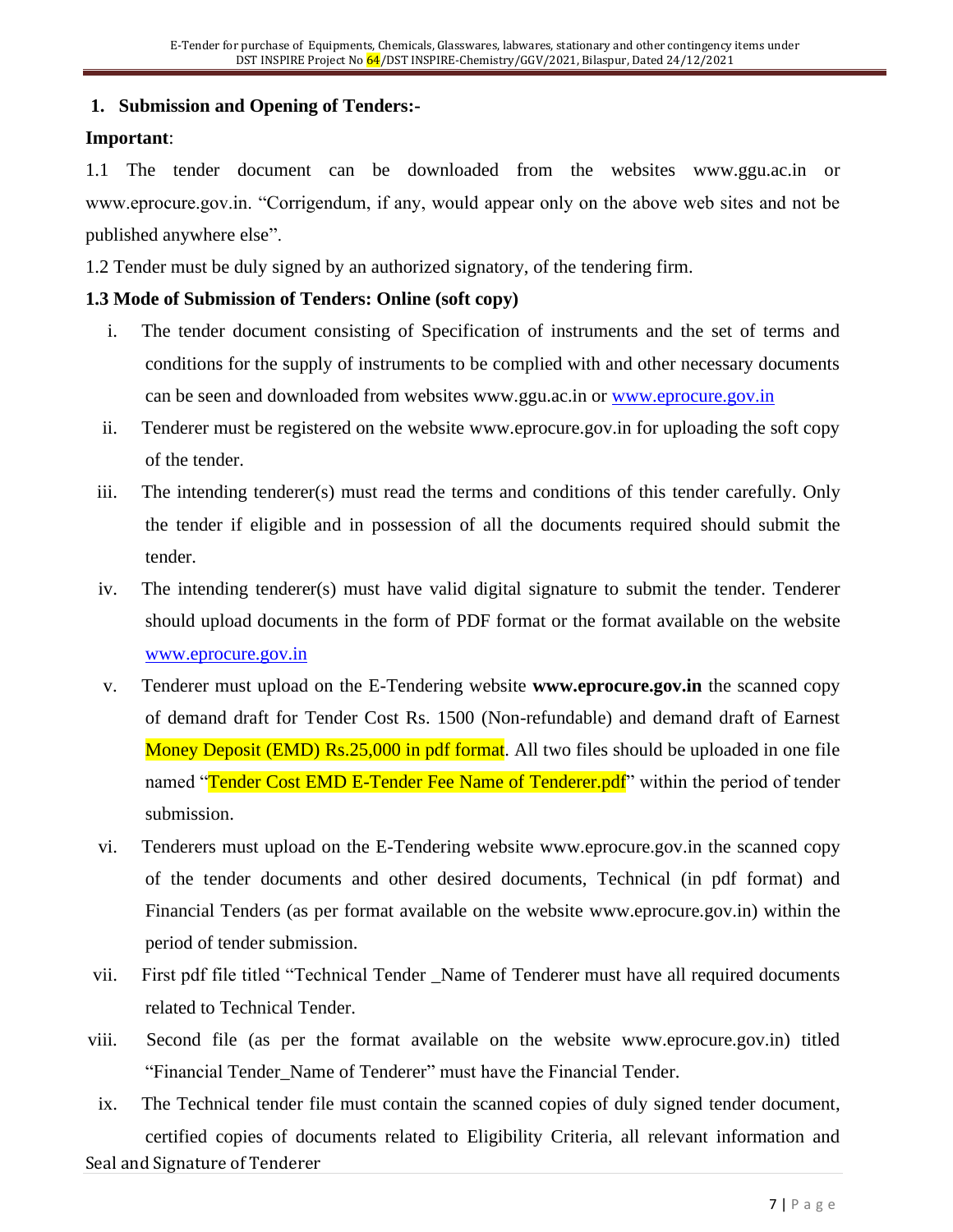relevant for evaluating the tenderer technically, Corrigendum / Addendum / Other documents, if any, etc. as per the attached annexure (except annexure –III i.e. financial bid/BoQ).

- x. Only those technical tenders whose Tender cost and EMD are found valid will be opened.
- xi. The tenderers are required to upload and submit page of (Audited) summarized Balance Sheet /summarized Profit & Loss Account for last 03 years (as given under Annexure I)
- xii. Tenderer must ensure to quote rate in the Financial Tender as per Annexure-III i.e. finance bid format in prescribed BoQ in e-tender softcopy. The rate shall be quoted up to 2 Decimals.
- xiii. In addition to this, while selecting any of the cells a warning appears that if any cell is left blank the same shall be treated as "0".Therefore, if any cell is left blank and no rate is quoted by the tenderer, rate of such item shall be treated as "0" (ZERO).
- xiv. Information and Instructions for tenderers posted on websites shall form part of tender document.
- xv. The tenderers are advised to submit complete details with their tenders. The Technical Tender Evaluation will be done on the basis of documents uploaded on e-tendering web site(s) by the tenderers with the tenders. The information should be submitted in the prescribed proforma. Tenders with Incomplete/Ambiguous information may be rejected.
- xvi. Online technical tender documents submitted by intending tenderers shall be opened only of those tenderers, whose **Earnest Money Deposit (Rs. 25,000**), Cost of Tender Document (Non-refundable: Rs. 1500) and other documents placed in the envelope are found in order.
- xvii. Before the scheduled last date and time of submission of tender as notified, the tenderer can submit revised tender any number of times with clear note on the envelope.
- xviii. On opening date, the tenderer can login and see the tender opening process. After opening of tenders they will receive the competitor tender sheets.
- xix. The tenderer (s) if required, may submit queries, if any, through E-mail (Email of Assistant Registrar (Store): arstore@ggu.ac.in) to seek clarifications within 15 days from the date of uploading of Tender on website. Reply will be made for only those queries which are essentially required for submission of tenders. Queries received after 15 days from the date of uploading of Tender on website, extension of time for opening of technical tenders, etc. Technical Tenders are to be opened on the scheduled dates. Requests for extension of opening of Technical Tenders will not be entertained.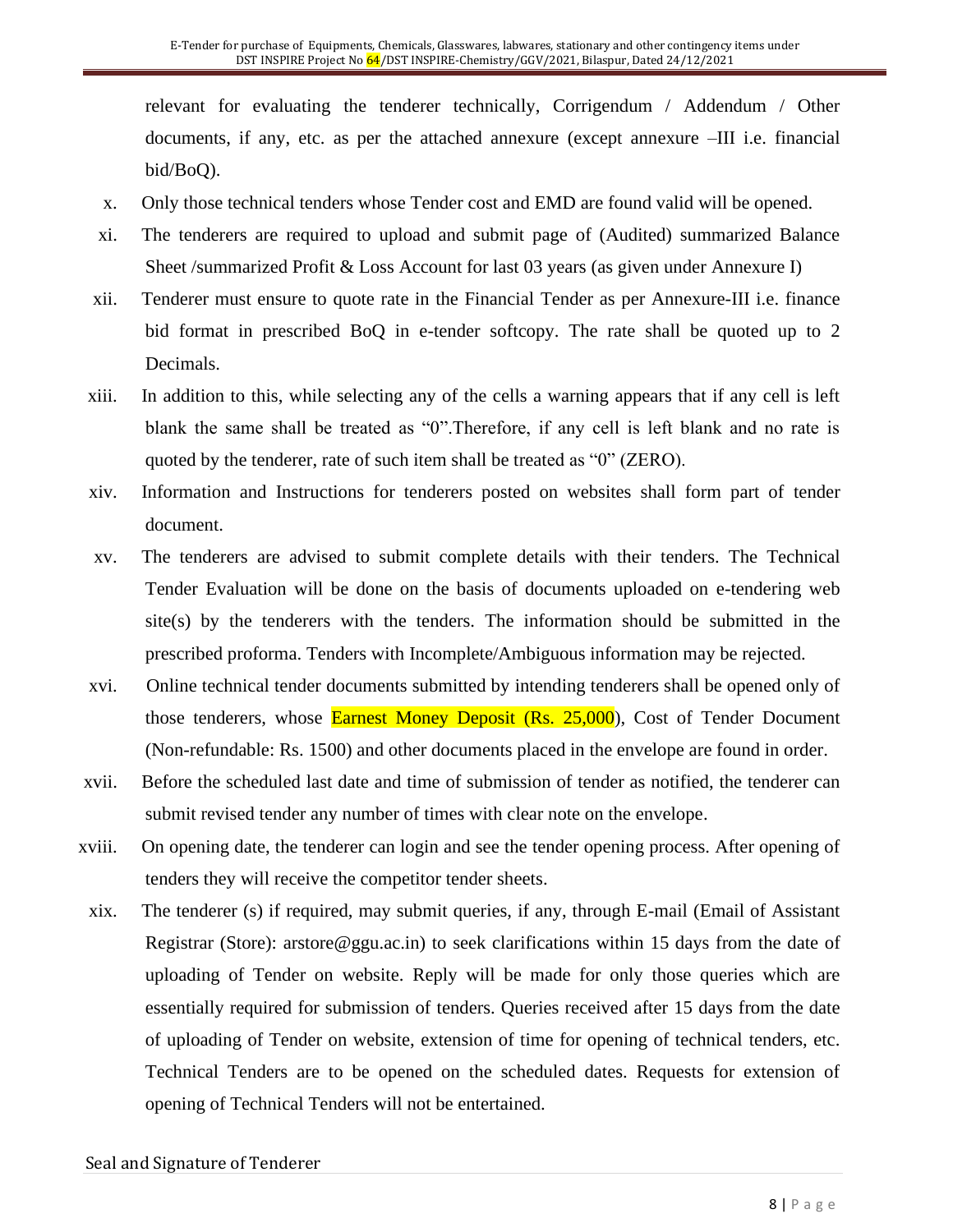- xx. It is mandatory that the original Demand Draft in favour of "Registrar, Guru Ghasidas Vishwavidyalaya" drawn on any scheduled bank payable at Bilaspur (CG) for the tender cost Rs. 1500 /- and  $\overline{EMD}$  Rs. 25,000 /- must reach to the "Assistant Registrar (store), Guru Ghasidas Vishwavidyalaya, Koni, Bilaspur-495009, India" on or before the scheduled last date of receiving the E-tender. The E-tender cell not be opened if the above demand draft are not received before the scheduled opening date of the tender.
- xxi. The tenderer is required to quote the rate strictly as per the term and conditions, specifications, standards given in the tender documents and not to stipulate any deviations.
- xxii. The quoted rate must be inclusive of all taxes including service tax/GST/etc.
- xxiii. Notwithstanding anything stated above, GGV reserves the right to assess the capabilities and capacity of the tenderer to supply instruments in the overall interest of GGV.
- xxiv. Financial tender of only technically qualified tenderers fulfilling the criteria laid down in this tender shall be opened subsequently. A tenderer may be called for presentation of the instruments before opening of the financial tender. Relevant information in this regard can be seen in subsequent part of the tender.
- 1.4 Last date for receipt of tenders online and original copy of DDs for the tender cost and EMD to Assistant Registrar (store), Guru Ghasidas Vishwavidyalaya, Koni, Bilaspur-495009 is **03:30 PM on 05/01/2022.**
- 1.5 The University is not responsible for non receipt of tenders within the specified date and time due to any reason including postal holidays or delays.
- 1.6 Date and Time of opening of the online E-tenders at **04:00 PM on 05/01/2022.** (Venue: Conference Hall in Administrative Block, GGV).
- 1.7 Any addition/deletion/modification of this tender made before the due date of the tender will be displayed in the university website www.ggu.ac.in or [www.eprocure.gov.in](http://www.eprocure.gov.in/) only.
- 1.8 Please visit university website for any information/updates.
- **2. Eligibility Criteria**
	- **2.1 Bidder must have experience in supplying items related to this tender in any Government institution in last five years of amount not less than 5 lakh rupees.**
	- **2.2 Bidder must have valid GST, PAN (Documents copies must be attached)**
	- **2.3 Bidder must have submitted ITR for last three financial year.(Copies to be attached)**
	- **2.4 Bidder is never blacklisted by any institution.( Selfdeclaration must be attached)**
	- **2.4 Bidder must be a registered firm. (Document must be attached)**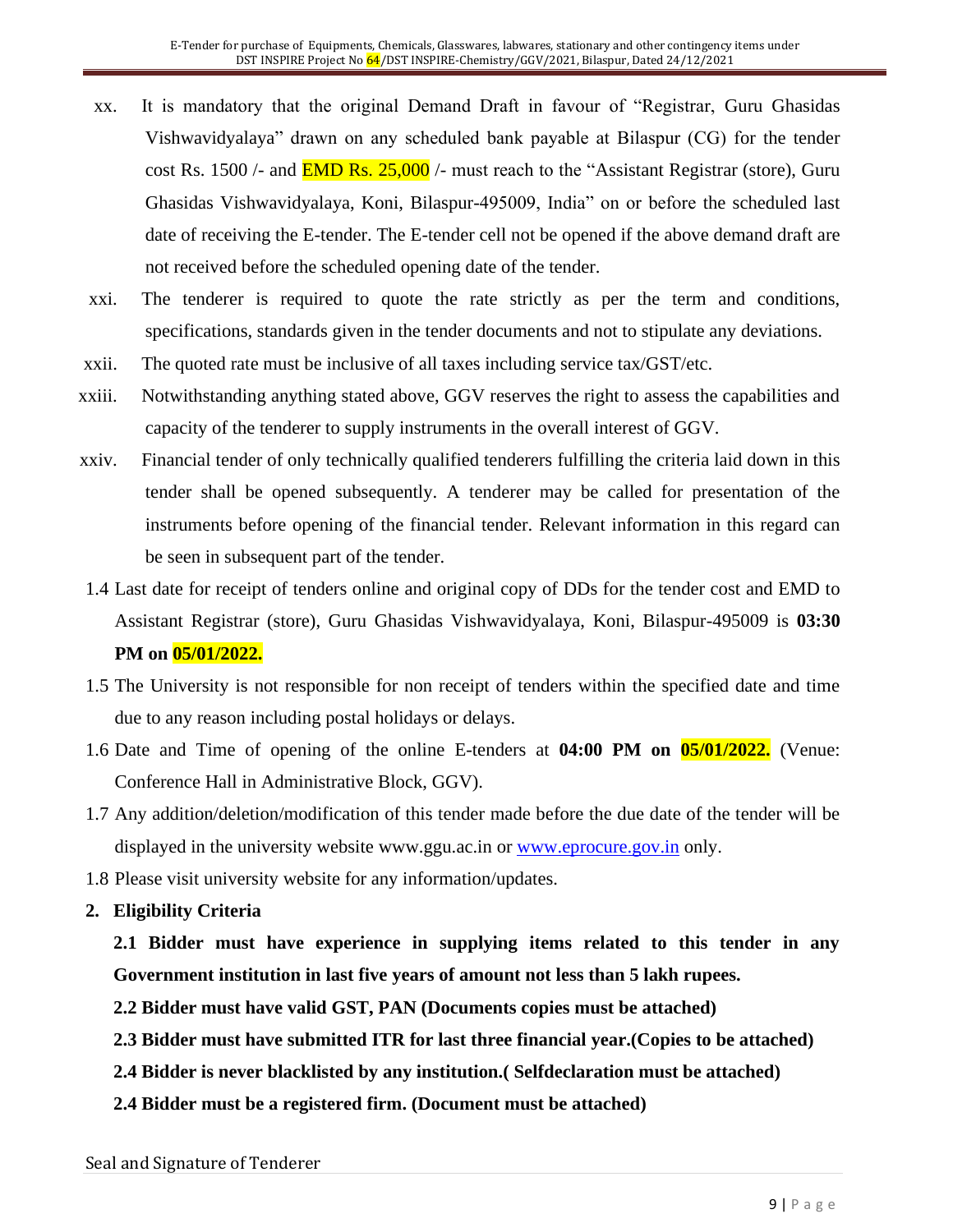#### **3. Evaluation of the Tender:**

For evaluation of Technical tenders, assessment towards eligibility criteria and other information as per Technical Tender of the tenderer shall be conducted. Those tenderers who are found technically qualified shall be considered for Financial Tender opening.

- 4. **Offer validity period:** The offer should hold good for a period of 120 days from the closing date of the tender. Any offer falling short of the validity period is liable for rejection.
- 5. The tenders will be opened on due date and time indicated in the tender. If the date of opening is declared holiday the tenders will be opened on next working day.
- 6. For imported goods, the payment will be made through Letter of Credit. No advance payment will be made. Payment will be made after the receipt, inspection and installation/ testing of the goods.
- 7. Al least two details of reputed organization (preferably Govt.) where the vendor has executed/running similar type of instruments are to be supplied.
- 8. **Performance Guarantee:** Performance Security for an amount of 5% of the order value may be furnished in the form of an Account payee Demand Draft, Fixed Deposit Receipt from a Commercial bank or Bank Guarantee from a Commercial bank in an acceptable form by the successful tenderer. Performance Guarantee is to be furnished within 21 days after notification of the award and it should remain valid for a period of 60 days beyond the date of completion of all contractual obligations of the vendor, including warranty obligations.
- 9. Maximum educational discount for University as could be offered should also be mentioned. The University is **exempted from payment of custom etc.** on Scientific and technical equipment/instruments by DSIR, Govt. of India. Necessary certificate will be issued on demand.
- 10. University reserves the right to carry out a technical inspection and performance evaluation (benchmarking) of the offers made by shortlisted vendors. The shortlisted vendors may be asked to come and give out presentation / demonstration.
- 11. Unit price of each product and accessories should be quoted separately as per the financial bid (BoQ) Annexure-III in E-tender format.
- 12. The specifications and quantity indicated in the scheduled I. University reserve the right to increase or decrease the quantity or delete some or all of items depending on the needs of the university without assigning any reasons.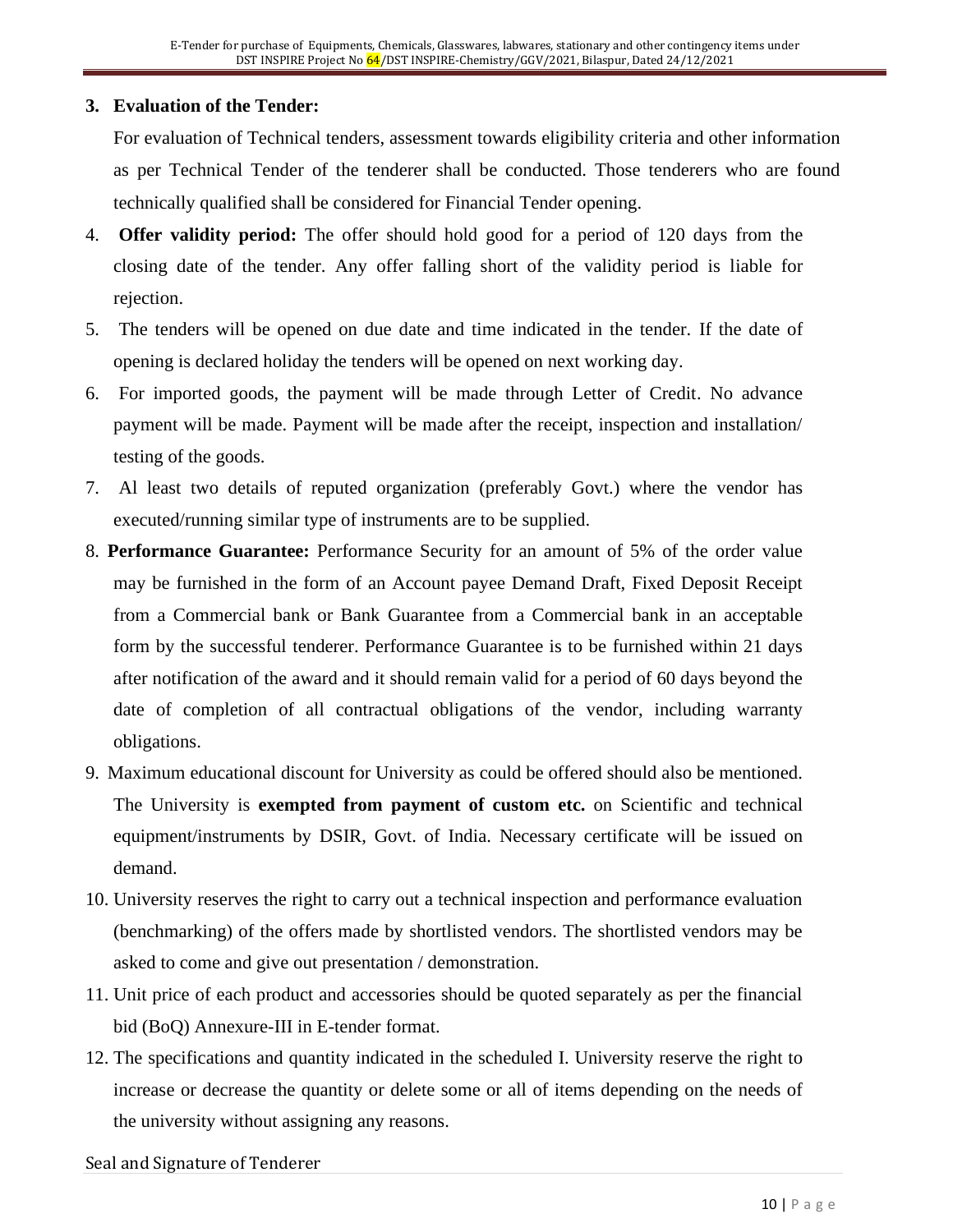- 13. The Cost of the equipment should be inclusive of all taxes and statutory levies. Labour / installation charges, packing, transporting, forwarding, transit insurance, loading, unloading, commissioning, demonstration (at Dept. of Zoology, GGV), freight etc. However, the tenderer may submit the details of the rates included in a separate sheet.
- 14. For imported goods price to be quoted "FOR Guru Ghasidas University Campus, Bilaspur (CG)". The tenderer has to arrange for clearance of the supplied goods from Indian ports through their own agents.
- 15. Custom Clearing: After arrival of the goods at Airport/Seaport, Indian agent or Indian subsidiary of the principal firm is solely responsible for getting the material clearance from customs. University will provide all custom documents for custom clearance on the demand of agent. Transportation from airport to Guru Ghasidas University, Bilaspur campus is also the responsibility of authorized agent. All charges/ expenses incurred in this process will be reimbursed to firm after submitting the bill along with documentary proof in original. Please note that the freight forwarder or clearing agent should be approved from IATA. NO DEMURRAGE / WHARFAGE CHARGES WILL BE PAYBALE BY THE UNIVERSITY
- 16. UNDER ANY CIRCUMSTANCES. NO ADVANCE PAYMENT WILL BE PAYABLE FOR CUSTOM CLERANCE/ FREIGHT / INSURANCE ETC.
- 17. The vendor should adhere with all seriousness to the time schedule provided by the University. The Liquidated Damage will be applicable at the rate of 0.5% per week. The purchaser has the right to cancel the purchase order when LD accumulates to 10 %.
- 18. **No commitment to accept lowest or any tender**: University shall be under no obligation to accept the lowest or any other offer received in response to this tender notice and shall be entitled to reject any or all offers including those received late or incomplete offers without assigning any reason what so ever. University reserves the right to make any changes in the terms and conditions of the tender in favour of the University. University will not be obliged to meet and have discussion with any vendor, and or to listen to any representations.
- 19. **Shortlisting of Vendors**: University will create a shortlist of technically qualifying vendors and the financial tender of only these vendors will be opened. University reserves the right to decide whether the items being quoted are as per the requirement of the University and are of standard/leading brands in the market. University reserves the right to decide which offer best suits the requirement of the university. Further, after opening financial tenders of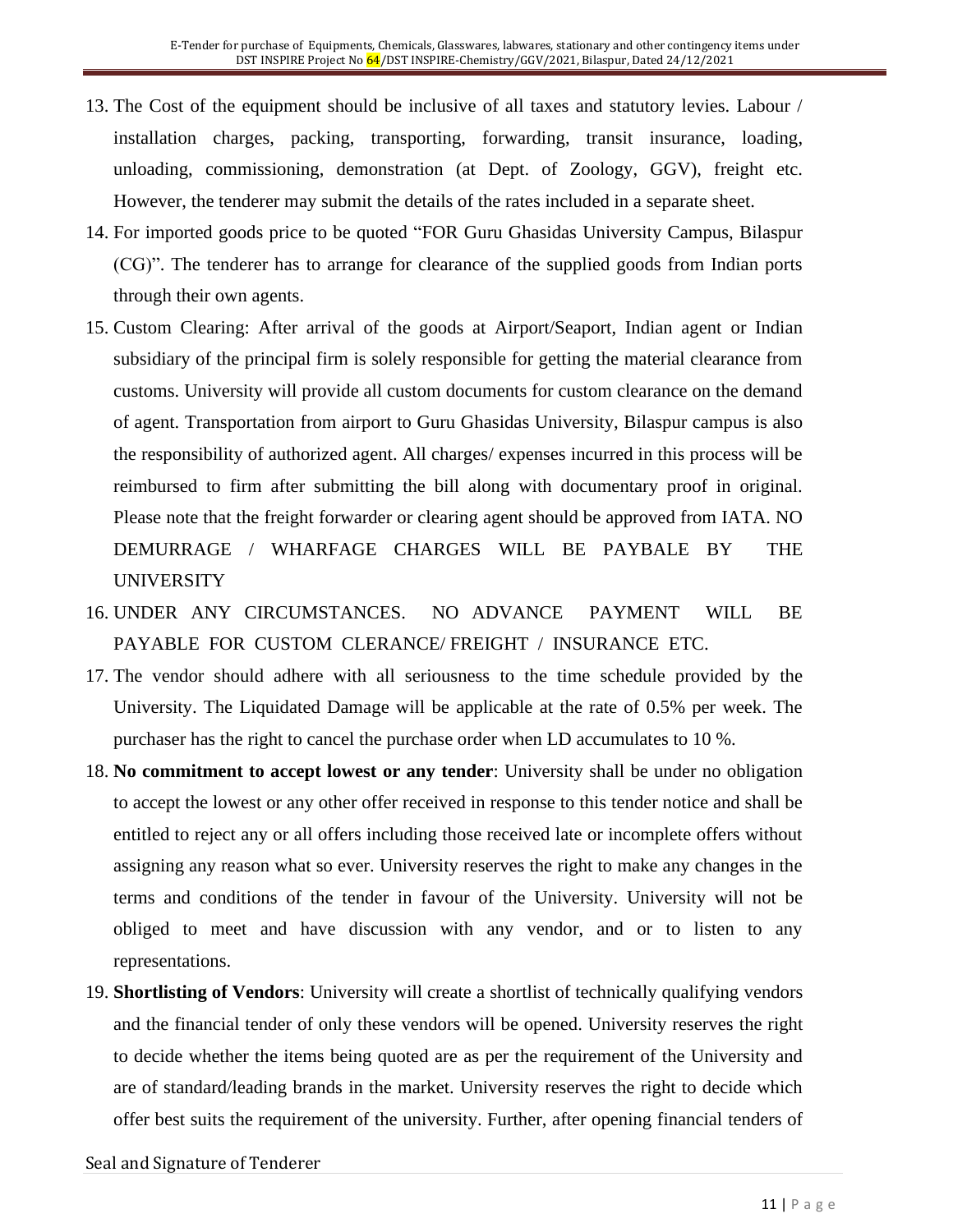the short listed tenders, if there is a discrepancy between word and figure, the amount indicated in words will prevail.

- 20. University reserves the rights of accepting in full or part/not accepting the tenders without assigning any reason.
- 21. **Warranty:** The vendor shall provide comprehensive on-site Warranty for the system/equipment supplied against the work order for a min. period of 1 year from the date of installation and commissioning of the system/equipment. This would cover the hardware, hardware components, system software, equipment and accessories supplied by the vendor at the place of installation.
- 22. **Delivery period**: For imported goods the complete delivery, installation & commissioning of both the equipments/instruments should be made within 12 weeks from the date of issue of order. For indigenous goods it is 8 weeks.
- 23. **Resolution of disputes (Arbitration and laws)**: In case of any dispute or difference arising out of or in connection with the EOI conditions/order and contract, the GGV and the tenderer will address the dispute/difference for a mutual resolution and failing which, the matter shall be referred for arbitration to a sole arbitrator to be appointed by GGV. The arbitration shall be held in accordance with the provisions of the arbitration and conciliation act 1996 and the venue of arbitration shall be at Bilaspur only. The resolution of the arbitrator shall be final and binding on both the parties.
- 24. Jurisdiction: the courts at Bilaspur (C.G.) alone will have the jurisdiction to try any matter, dispute or reference between parties arising out of this EOI/contract. It is specifically agreed that no Court outside and other than Bilapsur (CG) court shall have jurisdiction in the matter.
- 25. Please feel free to contact Assistant Registrar (store), Guru Ghasidas Vishwavidyalaya, Koni, Bilaspur (CG) for any clarification or any other information, with regard to this tender. E-Mail: [arstore@ggu.ac.in](mailto:arstore@ggu.ac.in)

### **DST INSPIRE Project, Principal Investigator**

#### **Dept. Of Chemistry, GGV, Bilaspur**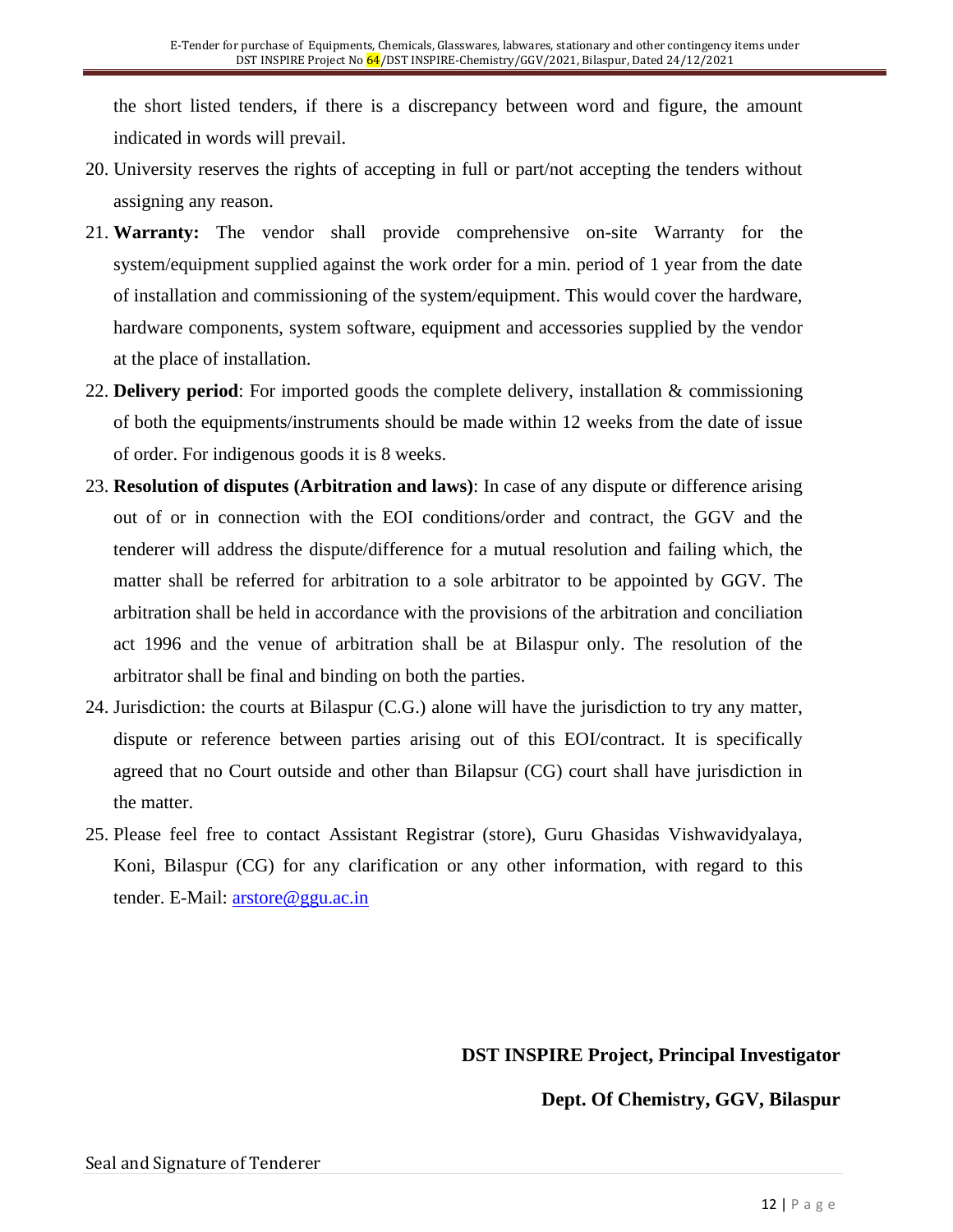#### **TECHNICAL INFORMATION OF THE TENDERER**

#### **Tenderer Profile Annexure I**

| <b>Sr</b><br>N <sub>0</sub> | <b>Desired Details</b>                                                                                                                | <b>Information Furnished</b> |
|-----------------------------|---------------------------------------------------------------------------------------------------------------------------------------|------------------------------|
| 1.                          | Name of the Firm                                                                                                                      |                              |
| 2.                          | Registered Office address<br>Telephone No<br>Fax No<br>E-mail                                                                         |                              |
| 3.                          | Correspondence/contact address                                                                                                        |                              |
| $\overline{4}$ .            | Details of Contact person<br>(Name, designation, address etc.)<br>Telephone No<br>Fax No<br>E-mail                                    |                              |
| 5.                          | Is the firm a registered company? If yes,<br>submit Documentary proof Year and<br>Place of the establishment of the<br><b>Company</b> |                              |
| 6.                          | <b>Tenderer Bank Details</b><br>Name of Bank<br><b>IFCS Code</b><br><b>Branch</b>                                                     |                              |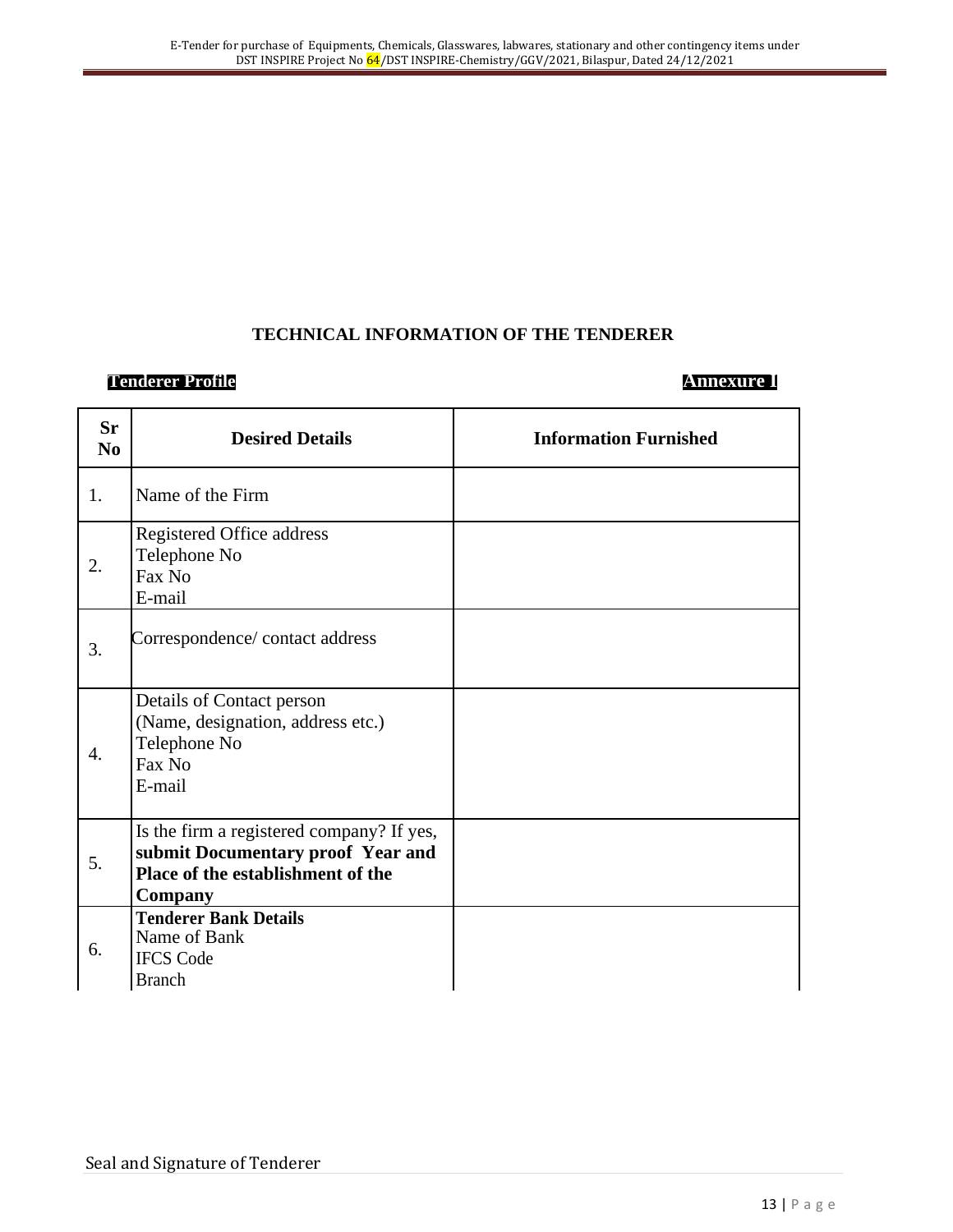|     | Is the firm Government/ Public Sector              |  |
|-----|----------------------------------------------------|--|
|     | Undertaking/ propriety firm/ partnership           |  |
|     | firm (if yes, give partnership/ limited            |  |
|     | company or limited corporation member              |  |
| 7.  | of a group of companies (if yes, give name         |  |
|     |                                                    |  |
|     | and address, and description of other              |  |
|     | subsidiary of<br>companies)<br>a<br>large          |  |
|     | corporation (if yes give the name and              |  |
|     | address of the parent organization) If the         |  |
|     | subsidiary,<br>company is<br>what<br>state         |  |
|     | involvement if any, will the parent                |  |
|     | company have in the project.                       |  |
|     | Is the firm registered for service tax with        |  |
| 8.  | Service Tax department? If yes, Submit valid       |  |
|     | service tax registration certificate               |  |
|     | What type best describes your firm?                |  |
|     | · Manufacturer                                     |  |
|     | $\cdot$ Supplier                                   |  |
| 9.  | · System Integrator                                |  |
|     | · Consultant                                       |  |
|     | · Service Provider (pl. specify details)           |  |
|     | Others                                             |  |
|     | Is the firm registered with sales tax              |  |
| 10. | department?                                        |  |
|     | If yes, submit valid sales tax registration        |  |
|     | certificate.                                       |  |
|     | What type best describes your firm?                |  |
|     | · Manufacturer                                     |  |
|     | $\cdot$ Supplier                                   |  |
| 11. | · System Integrator<br>$\cdot$ Consultant          |  |
|     |                                                    |  |
|     | · Service Provider (pl. specify details)<br>Others |  |
|     | Details of reputed Organizations where             |  |
|     | the vendor has executed similar type of            |  |
|     | supplies. If Yes, Submit                           |  |
|     | Certificate/Purchase Order of any 3 PSUs           |  |
|     | Govt. Institutions. enclosed PO and                |  |
| 12. | completion certificate                             |  |
|     |                                                    |  |
|     |                                                    |  |
|     | 2)                                                 |  |
|     |                                                    |  |
|     | 3)                                                 |  |
|     |                                                    |  |
|     | Have you ever been denied tendering                |  |
| 13. | facilities by any Government/Department/           |  |
|     | Public sector Undertaking? (If yes, Give           |  |
|     | details)                                           |  |
|     |                                                    |  |
| 14. | PAN Card No                                        |  |
| 15  | GST Reg. No                                        |  |
|     |                                                    |  |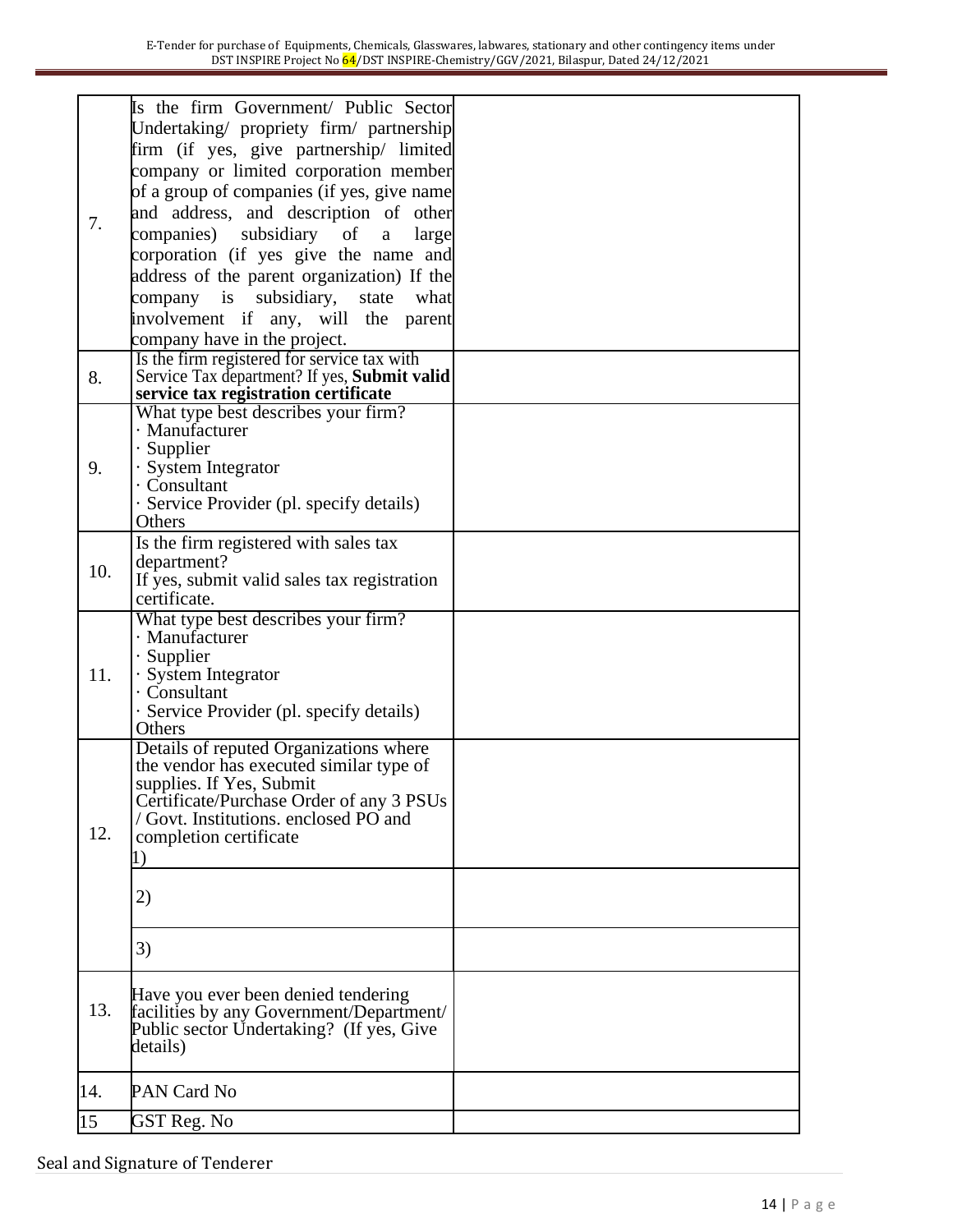| I <sub>16</sub> . | <b>EMD</b> details<br>Name of Bank<br>Amount<br>DD No and Date        |
|-------------------|-----------------------------------------------------------------------|
| 17.               | <b>Tender Fee Details</b><br>Name of Bank<br>Amount<br>DD No and Date |

Dated: …………………… Signature of Tenderer………………………………..

| Dated: |  |
|--------|--|
|        |  |
|        |  |
|        |  |

#### **Financial Details (last Three years)**

|             | Turn Over (Rs. in Lakhs) Total of 3 Financial<br>Years |          |                    |          |        |          |        |                        | Average<br><b>Turn Over</b> |
|-------------|--------------------------------------------------------|----------|--------------------|----------|--------|----------|--------|------------------------|-----------------------------|
| Name of the |                                                        |          | 2019-20<br>2018-19 |          |        | 2020-21  |        | <b>For Three Years</b> |                             |
| Sr.<br>NO   | <b>Tenderer</b>                                        |          |                    |          |        |          |        |                        |                             |
|             |                                                        | Turnover | Profit             | Turnover | Profit | Turnover | Profit | Turnover               | Profit                      |
|             |                                                        |          |                    |          |        |          |        |                        |                             |

**Note : Please enclose certificate issued by CA in this regard.**

Validity : The tenders should be valid for at least for Three months period from the date of opening of the financial tender.

Dated: ……………………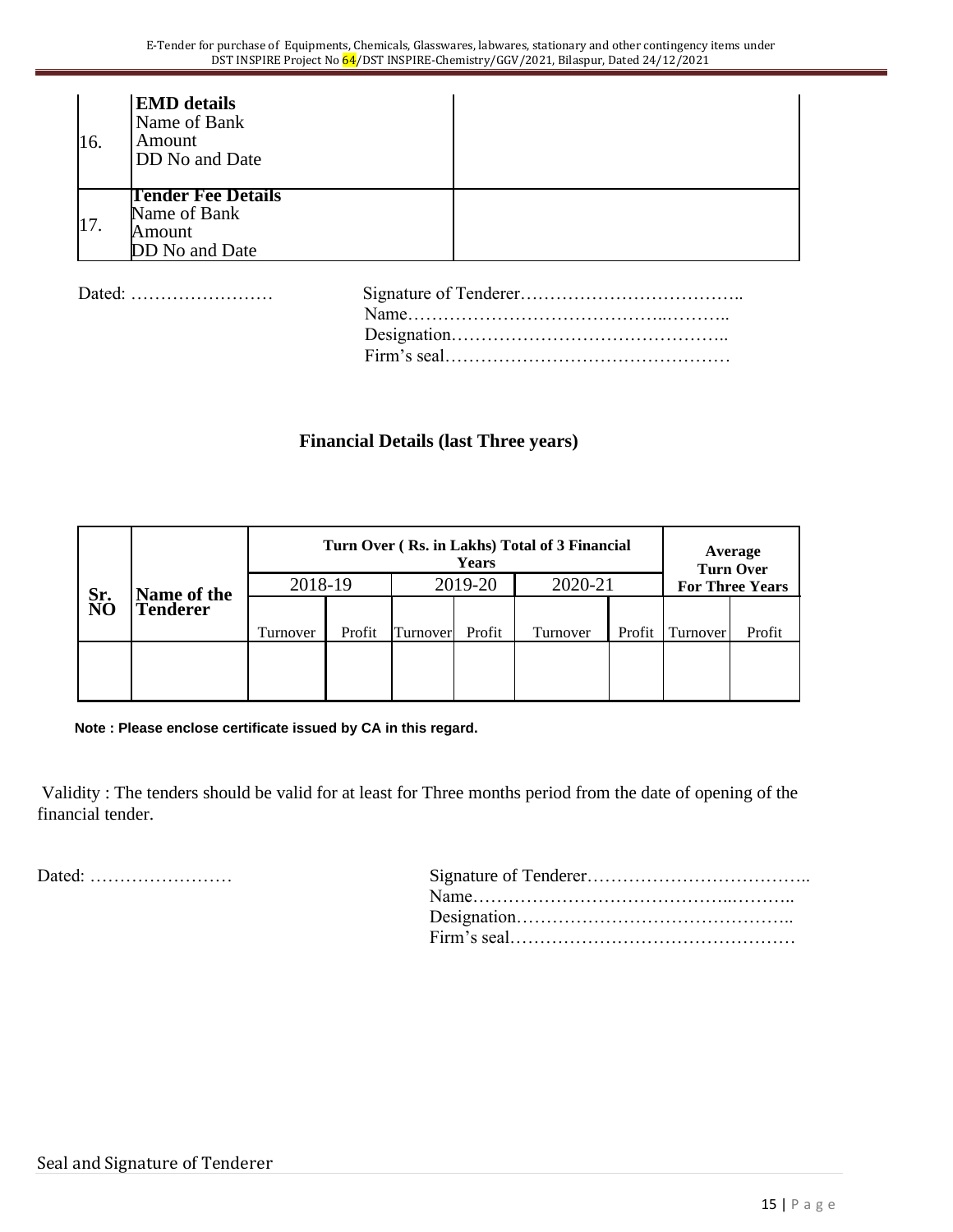# **Declaration certificate must be submitted only on non-judicial stamp paper of Rs. 100/-**

#### **Annexure-II**

#### **DECLARATION**

1. I, ------------------------------------------------- Son /Daughter of Shri --------------------------------------

------------------------- Proprietor/ Partner/ Director/ Authorised Signatory of M/s. ----------------

--------- --- ------ ----- ------- ----------------------- am competent to sign this declaration and execute this tender document.

2. I have carefully read and understood all the terms and conditions of the tender and hereby convey my acceptance of the same.

3. The information/ documents furnished along with the above application are true and authentic to the best of my knowledge and belief.

4. I/ we/ am are well aware of the fact that furnishing of any false information/ fabricated document would lead to rejection of my tender at any stage besides liabilities towards prosecution under appropriate law.

5. Our firm is neither blacklisted by any Government Department nor is any Criminal Case registered against the firm or its owner or partners or directors anywhere in India.

|                                       | Signature of the Authorised Person     |
|---------------------------------------|----------------------------------------|
| Date: ------------------------------  |                                        |
|                                       | Full Name : -------------------------- |
| Place : ----------------------------- |                                        |
|                                       | Company Seal : ----------------------  |
|                                       | Mobile No.- -------------------------- |
|                                       |                                        |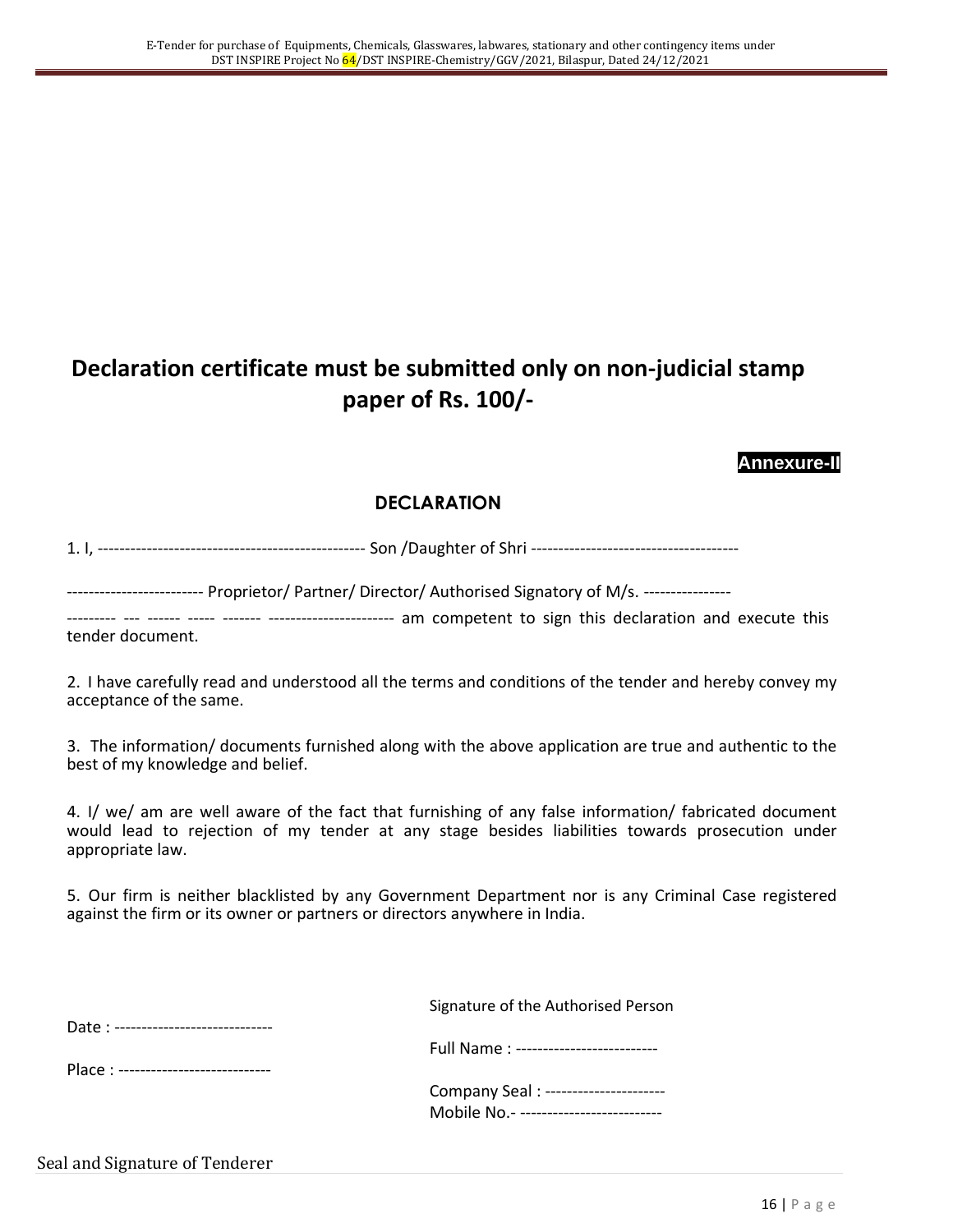Note : The above declaration, duly signed and sealed by the authorised signatory of the firm/company, should be enclosed with the tender document.

## **Annexure-III**

# **Financial Tender**

- i. Please quote rates for Instruments as per detail specifications given in schedule-1 of this tender, for two instruments/equipments.
- ii. Rates are to be quoted only in the prescribed BoQ annexed (Annexure III) on-line.
- iii. Quoted rates should be inclusive of all as detailed in the terms and conditions of this tender.
- iv. The Cost of the equipment should be inclusive of all taxes and statutory levies. Labour installation charges, packing, transporting, forwarding, transit insurance, loading, unloading commissioning, demonstration, freight etc. However the details of the rates included is to be submitted in a separate sheet for purpose of clarification (if required).
- v. For imported goods price to be quoted "FOR Guru Ghasidas University Campus, Bilaspur (C.G.)". The tenderer has to peruse the terms and condition of this tender in this regard.